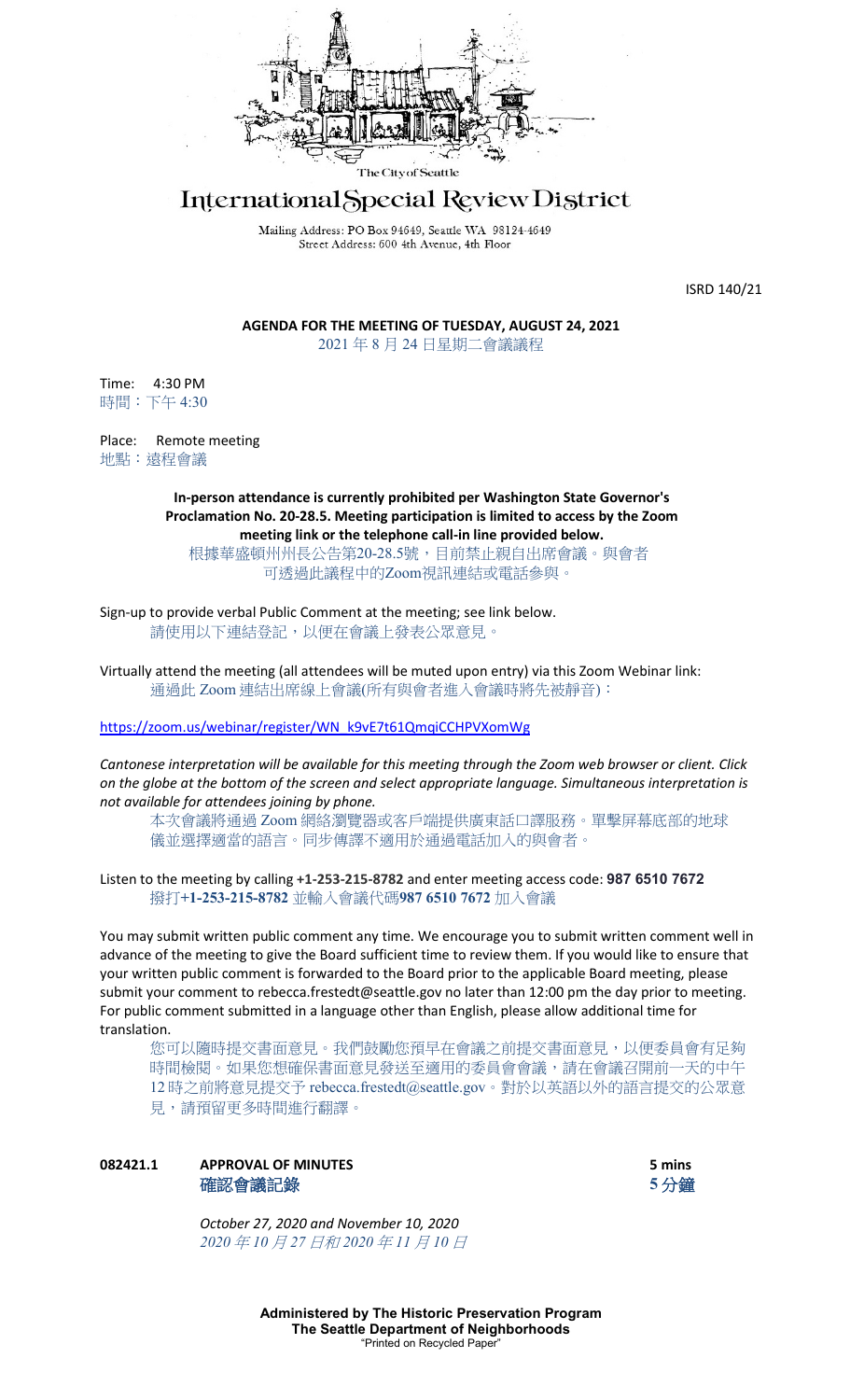## **082421.2 PUBLIC COMMENT 25 mins** 公眾意見 **25**分鐘

Members of the public may sign up to address the International Special Review District Board for up to 2 minutes on matters on this agenda; total time allotted to public comment at this meeting is 25 minutes. Additional time will be allotted to accommodate for interpretation, as needed. Register online to speak during the Public Comment period at:

公眾可以就議程上的事項向國際區特別審查委員會登記發言,發言時間上限為 2 分鐘;公 眾意見環節的總時間為 25 分鐘,並將根據需要分配額外的時間進行口譯。 請在網上登記於公眾意見環節內發言:

[http://www.seattle.gov/neighborhoods/programs-and-services/historic-preservation/historic](http://www.seattle.gov/neighborhoods/programs-and-services/historic-preservation/historic-districts/international-special-review-district/public-comment)[districts/international-special-review-district/public-comment](http://www.seattle.gov/neighborhoods/programs-and-services/historic-preservation/historic-districts/international-special-review-district/public-comment)

Online registration to speak at the International Special Review District Board meeting will start at 2:30 PM the day of the meeting, and registration will end at the start of the Board meeting. Members of the public who wish to speak can either use the call-in number or use the Zoom link above. Speakers must be registered in order to be recognized by the Chair/Board staff.

在國際特別審查區委員會會議上發言的在線登記將於會議當天下午 2:30 開始,登記將在委 員會會議開始時結束。希望發言的公眾可以使用電話或上述的 Zoom 視訊連結參與。發言者 必須登記才能獲得主席/委員會工作人員的認可。

| 082421.3 | <b>BOARD BRIEFING</b> | 60 mins |
|----------|-----------------------|---------|
|          | 委員會簡報                 | 60 分鐘   |

082421.31 614-620 Maynard Ave S. - Elgin Hotel and adjacent warehouse/埃爾金酒店和相鄰的倉庫 *Applicant/*申請人*:* Li Alligood, Otak

> Briefing on proposed redevelopment plans for the properties at 614 Maynard S. (Elgin Hotel) and 620 Maynard Ave. S. (warehouse). The focus of this briefing will be on the demolition of the 614 Maynard Ave. S. building and further exploration of massing options for the proposed development. No formal actions will be taken at this meeting.

> 關於 614 Maynard S.(埃爾金酒店)和 620 Maynard Ave. S.(倉庫)物業重建計劃的 簡報。本次簡報的重點將是拆除 614 Maynard Ave. S. 大樓以及進一步探索擬議 開發項目的量體選擇。本次會議不會採取任何正式行動。

### Presentation materials

Project summary (English) 項目介紹資料 項目概要(英文)

[http://www.seattle.gov/Documents/Departments/Neighborhoods/HistoricPreservation/H](http://www.seattle.gov/Documents/Departments/Neighborhoods/HistoricPreservation/HistoricDistricts/InternationalDistrict/MeetingDocuments/614_summary_eng.pdf) [istoricDistricts/InternationalDistrict/MeetingDocuments/614\\_summary\\_eng.pdf](http://www.seattle.gov/Documents/Departments/Neighborhoods/HistoricPreservation/HistoricDistricts/InternationalDistrict/MeetingDocuments/614_summary_eng.pdf)

Project summary (Traditional Chinese) 項目概要(繁體中文)

[http://www.seattle.gov/Documents/Departments/Neighborhoods/HistoricPreservation/H](http://www.seattle.gov/Documents/Departments/Neighborhoods/HistoricPreservation/HistoricDistricts/InternationalDistrict/MeetingDocuments/614_summary_chinese.pdf) [istoricDistricts/InternationalDistrict/MeetingDocuments/614\\_summary\\_chinese.pdf](http://www.seattle.gov/Documents/Departments/Neighborhoods/HistoricPreservation/HistoricDistricts/InternationalDistrict/MeetingDocuments/614_summary_chinese.pdf)

# **Briefing and presentation materials**

簡報及項目介紹資料

[http://www.seattle.gov/Documents/Departments/Neighborhoods/HistoricPreservation/H](http://www.seattle.gov/Documents/Departments/Neighborhoods/HistoricPreservation/HistoricDistricts/InternationalDistrict/MeetingDocuments/614_briefing_1.pdf) [istoricDistricts/InternationalDistrict/MeetingDocuments/614\\_briefing\\_1.pdf](http://www.seattle.gov/Documents/Departments/Neighborhoods/HistoricPreservation/HistoricDistricts/InternationalDistrict/MeetingDocuments/614_briefing_1.pdf)

[http://www.seattle.gov/Documents/Departments/Neighborhoods/HistoricPreservation/H](http://www.seattle.gov/Documents/Departments/Neighborhoods/HistoricPreservation/HistoricDistricts/InternationalDistrict/MeetingDocuments/614_briefing_2.pdf) [istoricDistricts/InternationalDistrict/MeetingDocuments/614\\_briefing\\_2.pdf](http://www.seattle.gov/Documents/Departments/Neighborhoods/HistoricPreservation/HistoricDistricts/InternationalDistrict/MeetingDocuments/614_briefing_2.pdf)

[http://www.seattle.gov/Documents/Departments/Neighborhoods/HistoricPreservation/H](http://www.seattle.gov/Documents/Departments/Neighborhoods/HistoricPreservation/HistoricDistricts/InternationalDistrict/MeetingDocuments/614_briefing_3.pdf) [istoricDistricts/InternationalDistrict/MeetingDocuments/614\\_briefing\\_3.pdf](http://www.seattle.gov/Documents/Departments/Neighborhoods/HistoricPreservation/HistoricDistricts/InternationalDistrict/MeetingDocuments/614_briefing_3.pdf)